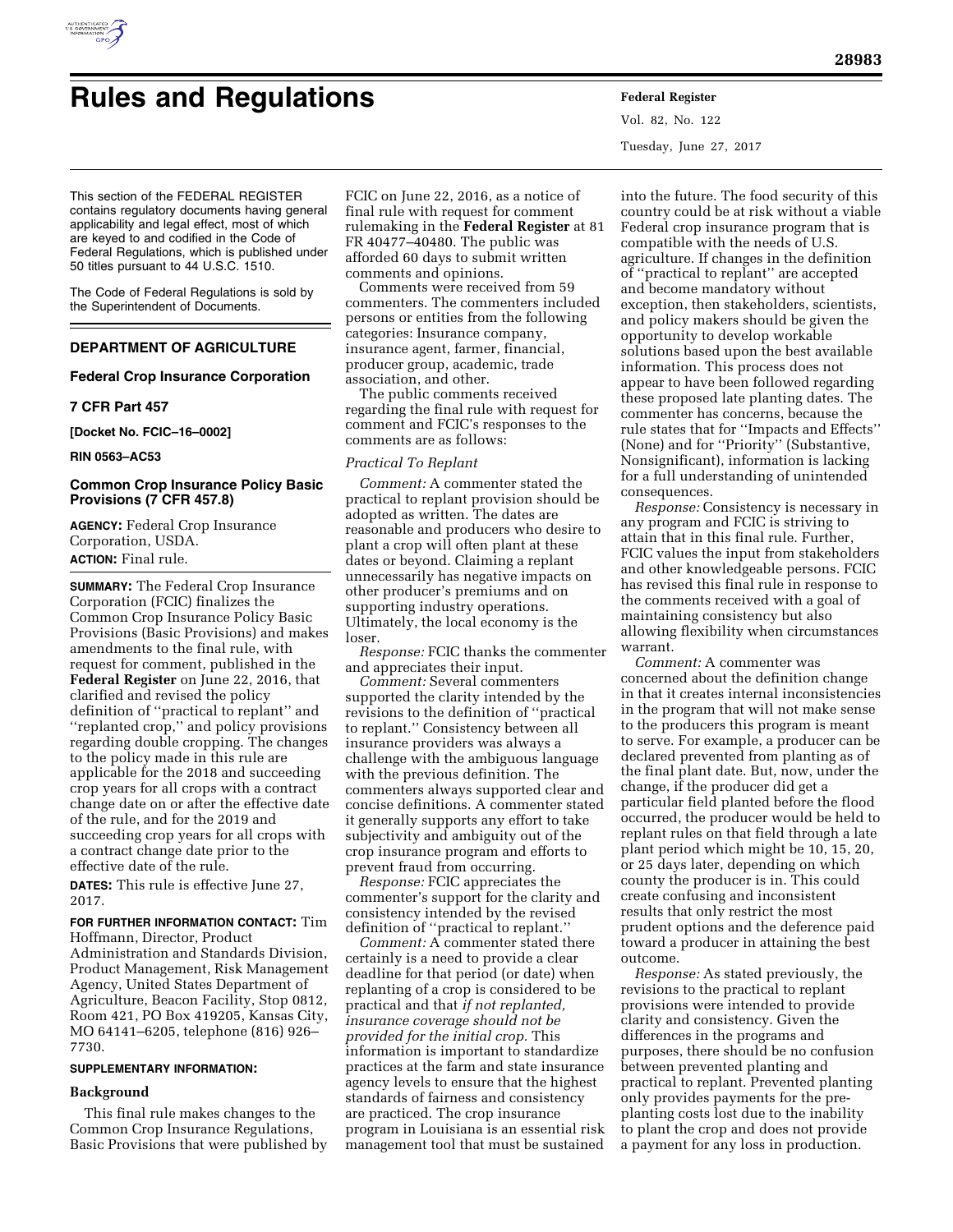However, once the crop has been planted and fails, the producer may be entitled to an indemnity. While the deadlines may be different, so are the purposes of the provisions. Replant payments are intended to mitigate losses that impact both the producer and taxpayer, as well as minimize disruptions to local agricultural economies.

For producers, the replant payment provides the opportunity and financial support to replant the crop. Since the initial planting generally takes place at an optimal time period available to the producer, replanting the crop likely takes place at a less optimal time in the future. While the odds of producing an above average or high yielding crop are potentially lower, the producer still has a reasonable chance to produce a crop that is worth more than the indemnity payment from the insurance policy. In addition, to potentially avoiding an indemnity, the producer's actual production history yield for that crop year is likely to be higher, having less impact on future crop guarantees. At worst, if the replanted crop fails, the producer still receives the same indemnity payment he or she would have had without replanting—but at least had the chance to earn a larger gain from the marketplace and preserve future crop guarantees.

From a taxpayer's perspective, the replant payment is a way to reduce the cost of the crop insurance program. This is because the replanted crop may produce an average or even above average yield, which results in a reduced (or even no) indemnity payment to the producer. The reduction in indemnity payments reduces the cost of the crop insurance program for taxpayers and mitigates impacts to future premium rates producers would otherwise experience.

Finally, the replant payment provides stability to the local agricultural economy. Encouraging producers to replant their crops helps ensure a more consistent supply of the agricultural commodities that others depend on for their livelihoods—such as livestock producers and grain or food processors thus helping maintain a more consistent supply of agricultural goods for consumers.

*Comment:* A commenter stated instead of revising the replant dates, FCIC should be asking why there are replant dates associated with crop insurance. The commenter questioned if a person wrecks a car does that person only get paid if they buy a new one. The commenter questioned why if a crop fails to make a stand there is a requirement to replant associated with

the claim being paid. Several commenters stated the definition of ''practical to replant'' should not be made a part of the policy. The planting period and the replant requirements should remain the same as they are now. A commenter stated the revisions to the definition of ''practical to replant'' are ill-advised and will result in reduction of important benefits to producers who will possibly be in a precarious financial position due to the circumstances that brought this particular situation.

A commenter stated they are in total opposition to the proposed change that would require a producer to have to continue replanting his crop all the way through the end of the late planting period. This type of change would only benefit the insurance companies and not the producer, who is the one the policy is intending to protect. A commenter stated that this change could cause a tremendous financial burden on our producers. With the low commodity prices, the yield expected with corn planted that late will not allow a producer to stay in business. A commenter stated the new definition would guarantee producers take a loss in an impossible situation to succeed.

*Response:* The Federal Crop Insurance Act does not authorize coverage for losses if the producer is able to replant to the same crop in such areas and under such circumstances as is customary to replant, but fails to do so. If an initially planted crop is damaged, and in that area and under such circumstances it is customary to replant, the producer must replant for insurance coverage to continue on that crop, and a replant payment is provided to compensate the producer for the costs of replanting. Past experience has shown that some producers were paid a full loss on the initially planted and insured crop and were allowed to plant an alternative crop, even when replanting the initial crop was practical. The practical to replant provisions were intended to balance the needs of the producer with the requirements of the Act and the best interests of the Federal crop insurance program and taxpayers. This balance has not changed in the final rule.

If it is practical for the producer to replant, it is in the best interest of the program and for the producer to replant the crop and potentially make a full crop rather than paying the producer an indemnity, which only covers part of the loss. Further, since the guarantee is not reduced even if the crop is planted during the late planting period, if there is a future yield loss due to an insurable cause of loss, the producer will be

indemnified to the same extent as the originally planted lost crop. The final rule was simply intended to add more consistency to determinations of practical to replant so that all producers are treated fairly and equitably. However, as stated more fully below, FCIC is revising the current provisions to lessen the time in which it will generally be considered practical to replant, and provide the general circumstances to be considered by insurance providers in making such a determination to find a proper balance.

*Comment:* A few commenters stated that agricultural lending officers rely heavily on the value of crop insurance when underwriting agricultural loans. The extension of the late planting dates would be detrimental to producers' overall farming operation. The commenters were opposed to the extension of the late planting periods. Several commenters were concerned with the final planting dates, earliest planting dates, and late planting period for crops in their area being incorrect.

Another commenter stated southeast Nebraska and northwest Nebraska producers have to manage their acres completely different. The commenter questioned why these producers should be constrained by one set of dates limiting yield potential and the most key element of farming, flexibility to work around the curve balls that Mother Nature throws producers each year. The commenter stated the same could be said for the state of Missouri and Iowa. Producers in southeast Nebraska, southwest Iowa, northeast Kansas and northwest Missouri all experience similar climates and plant many of the same corn hybrids and soybean varieties and maturities. The commenter stated they could easily be treated the same, but having varying earliest, final, and late period plant dates within this region truly makes no sense to the commenter or the producers the commenter works with in each of these states. Freeze, wind, rain, heat, drought events typically affect all these areas similarly. The commenter states that as farm operations become much larger and they expand their acres, many large producers the commenter works with are farming in three or four of the corners of these states but confused by different dates, when all should be treated the same. They all start planting at the same time and manage their acres in these states the same. The commenter stated it was frustrating that if it's dry in southeast Nebraska, producers have to wait until April 10 to plant but could have started April 5 in Missouri where for sake of argument, say it rained. The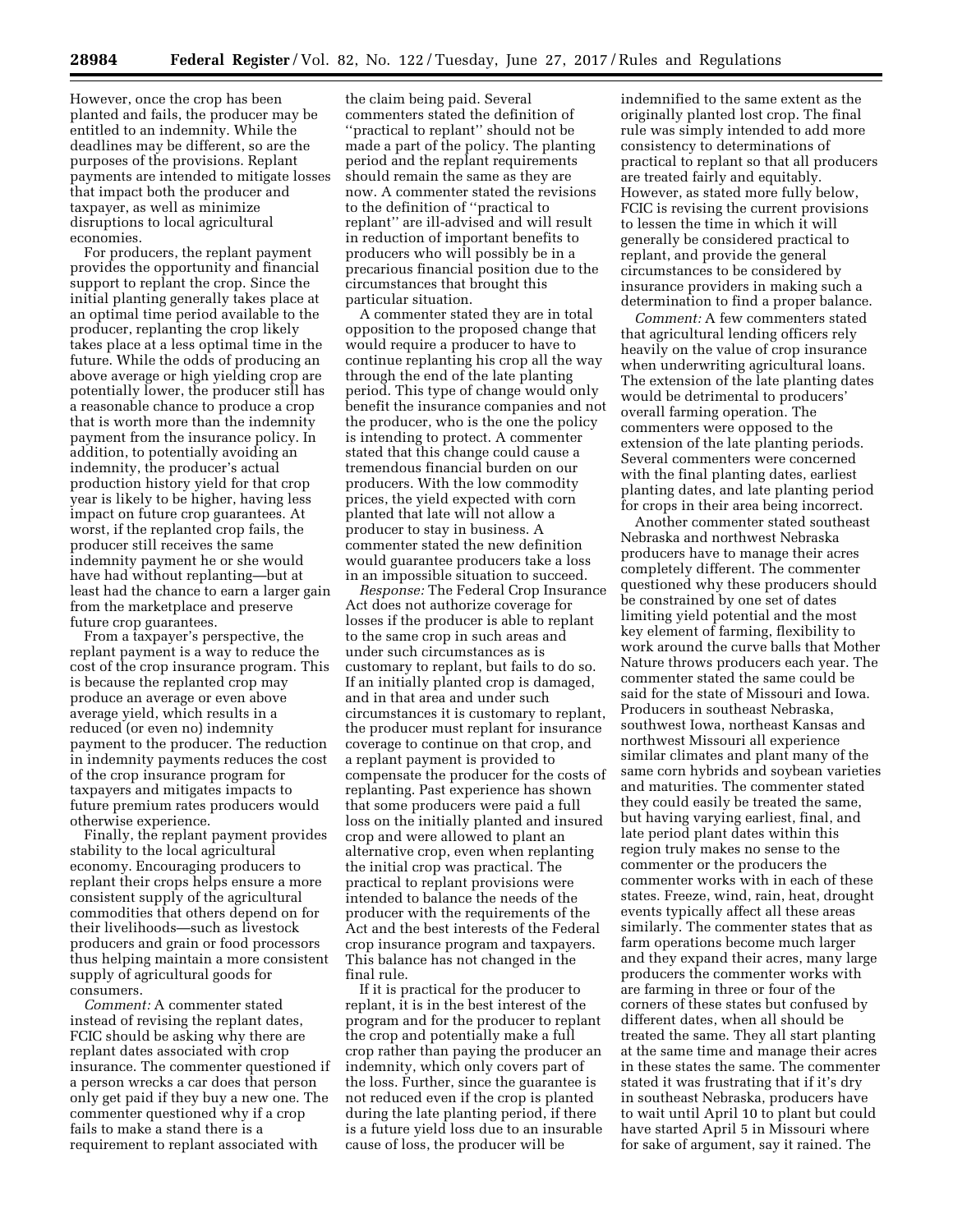commenter asked that the date be changed.

The commenter stated planting in proper soil conditions has the largest impact on final yield in the commenter's opinion. Planting in wet conditions and fighting sidewall compaction limiting plant root ability to get to water and nutrients, uneven emergence forcing plants to compete with each other and runts failing to make an ear. The commenter stated that within this geographic region, an April 1 initial plant date makes sense. Producers in the corners of these four states have started planting April 1 for the last four to five years and for good reasons. It is typically dry and planting conditions are perfect the first half of April. About mid-April each year the ''rainy season'' will begin on and off through June 1. Producers will try to ''mud it in'' in desperation, and will fight compaction, achieve uneven stands, or be delayed to a May dry spell and lose yield by date of planting even with a perfect stand. These May plantings will also force the hybrid to directly deal with the heat and dryness of July. Two weeks before and two weeks after pollination is when the corn plant is most successful to yield loss from stress. The commenter stated that planting early allows hybrids to beat this hot period and pollinate in late June or first week of July. These April 1 plantings, nine out of ten years will yield higher or at a minimum the same as these later plantings even if the hybrid corn has to lie in the ground for three weeks waiting to accumulate enough Growth Degree Units (GDU's) to emerge. The commenter stated that today's hybrids are specifically bred for earlier planting dates and better cold stress emergence and they are typically planted in the best soil conditions of the year limiting sidewall compaction, rooting, and uneven emergence. Finally, the commenter stated that as farming operations get larger, and this trend will continue without a doubt, they have to start planting sooner to give them the best opportunity to successfully get the desired crop planted around rain events.

Several commenters stated the proposed change to the planting date will be detrimental to profitability of crops. The commenters stated that there is a potential for dramatic reduction in yield as proven by University research from multiple states. The commenters stated the economic impact to the producers is enhanced because of the fact it is a replant. Most all of the input costs are already spent. This change will require producers to spend more with no choice of making a profit. The

commenters asked that FCIC not change the planting dates.

A commenter stated there is resistance to the requirement of replanting the initial crop until the end of the late planting period. A commenter stated they were frustrated by the late planting period. Every producer wants to be as profitable as possible, and have the ability to plant corn and soybeans in the best soil conditions possible. The commenter stated that pushing this date out 20 or 25 days (need aligned as mentioned above) just seems like the producer is being penalized. The producer can go back with soybeans and still have a chance to attain the highest yield before at least June 10. A soybean has an amazing ability to compensate with more branches and pods after weather events, but are day-length sensitive and only have a certain amount of time to build the factory that will feed the pods that will be set. Planting a soybean June 25 will limit plant height, node, and most importantly pod and seed set ability of that plant.

The commenter stated the program should provide flexibility. The commenter has seen this happen. A producer is in a river bottom area. The area hit an extended wet period in late April and May. The producer is not able to plant corn, or if he did, it would drown out. The producer wants to plant soybeans. Another extended wet period is expected (typically mid-June is wet) and the producer cannot plant in early June while it's dry but tries to mud in the soybeans on June 26. Now the soybean stand will also be heavily affected and poor rooting from compaction will allow drought later to ''burn them up.'' The commenter believed that there should be a period where a conversation between the adjuster and the producer should be had that discusses all these variables and allows a producer to plant ahead of the current date or any date to give the producer the best chance at success and profitability. It seems senseless for the planter to set when it could be planting in ideal soil conditions because of the date in a program. Mother Nature forces the producer to be extremely flexible, especially in a region where the Missouri River or similar geographies, causes a lot of intense weather events through the spring and early summer. The commenter asked FCIC to give the producer flexibility.

*Response:* The final rule with request for comment did not change planting dates or the late planting period. The final rule with request for comment was intended to provide a clear, known deadline for when replanting of the crop is considered practical, ensuring that the provisions are consistently and equitably implemented across all insurance providers and producers. If the commenter or any interested party is concerned about the dates for specific crops or counties, they should advise the RMA Regional Office. Any interested person may find contact information for the applicable regional office on RMA's Web site at *[http://](http://www.rma.usda.gov/aboutrma/fields/rsos.html) [www.rma.usda.gov/aboutrma/fields/](http://www.rma.usda.gov/aboutrma/fields/rsos.html)  [rsos.html.](http://www.rma.usda.gov/aboutrma/fields/rsos.html)* 

*Comment:* A commenter stated that the university studies and agricultural experts agree that April 20 is initially too late to plant the crop so requiring producers to replant through the late planting period is ridiculous.

*Response:* FCIC has not proposed revising any of the final planting dates or late planting periods so it cannot make any such changes in this rule. If the commenter or any interested party is concerned about the dates for specific crops or counties, they should advise the RMA Regional Office. Any interested person may find contact information for the applicable regional office on RMA's Web site at *[http://](http://www.rma.usda.gov/aboutrma/fields/rsos.html) [www.rma.usda.gov/aboutrma/fields/](http://www.rma.usda.gov/aboutrma/fields/rsos.html)  [rsos.html.](http://www.rma.usda.gov/aboutrma/fields/rsos.html)* 

*Comment:* A commenter stated the proposed rule taking the practicality to replant all the way to the end of the late planting period seems too severe and does limit producer's ability to be flexible in the event of a lost crop. Many, if not the majority of crops that this would impact, have a 25-day late planting period. The commenter stated that this will give an initially planted crop a 25 percent reduction in coverage. In this example, the producer would be reducing a 75 percent buy-up cover to essentially a catastrophic level cover if this was the initial planting. This certainly indicates the policy does not think it is practical to produce a normal crop. The commenter suggested FCIC define ''practical to replant'' similarly to the prevented planting provisions as it pertains to the final plant date. This is a fair and equitable solution to a difficult circumstance for both the producer and FCIC.

*Response:* When a crop is deemed practical to replant there is no reduction in the coverage that attaches to the initially planted crop. Therefore, while the yield of a crop planted during the late planting period may or may not be reduced, depending on many factors, the coverage provided by the crop insurance policy is not reduced like it otherwise would be if the crop was initially planted during the late planting period. FCIC agrees with the commenter that taking the practicality to replant all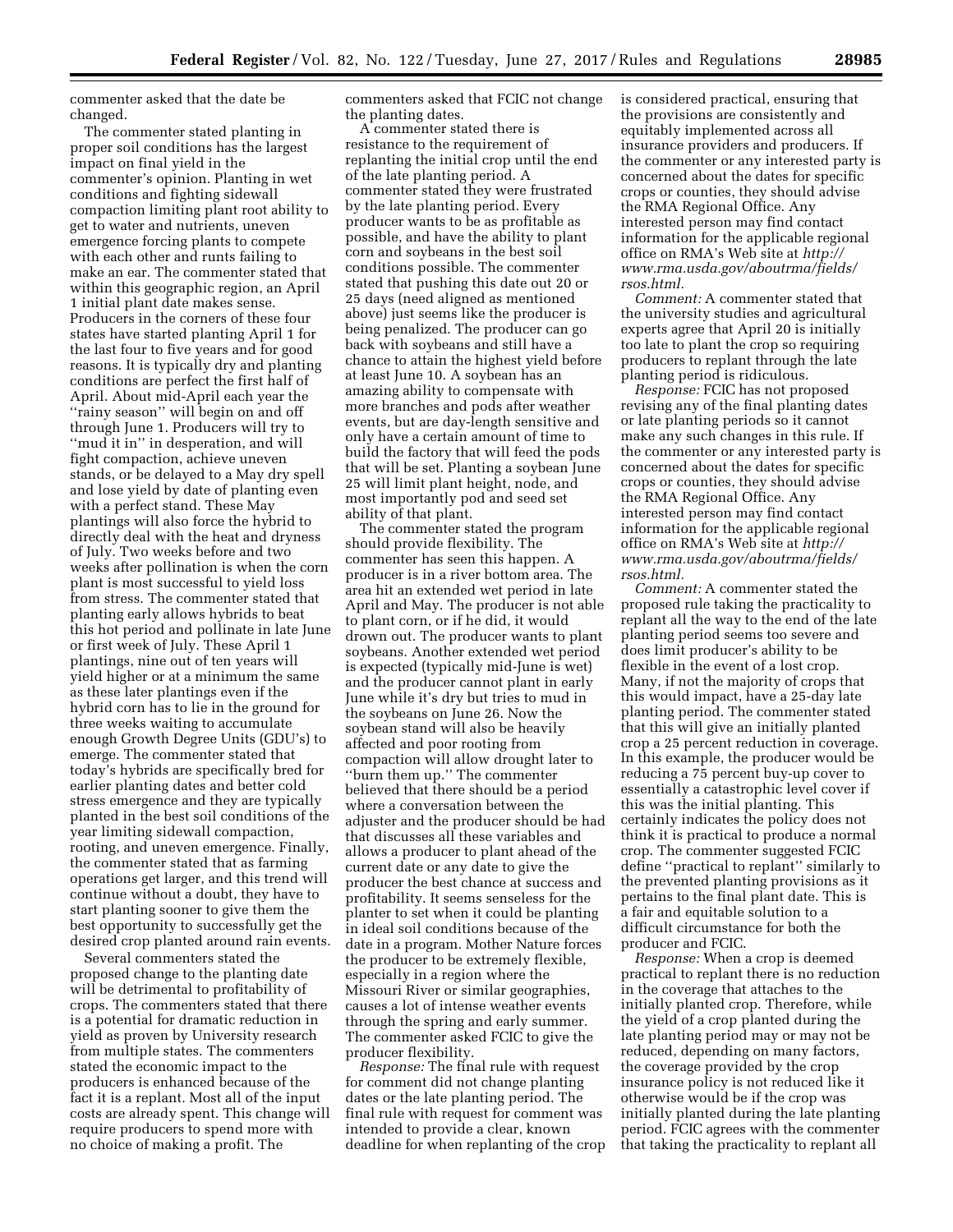the way to the end of the late planting period may not be appropriate and can limit the producer's ability to be flexible in the event of a lost crop. Therefore, FCIC revised the definition of ''practical to replant'' to state it will be considered practical to replant through: (1) The final planting date if no late planting period is applicable; (2) the end of the late planting period if the late planting period is less than 10 days; or (3) the 10th day after the final planting date if the crop has a late planting period of 10 days or more. Changing the provisions to encompass these three scenarios and including 10 days after the final planting date will help bring more uniformity to the amount of time producers are required to replant since the number of days in the late planting period can vary by crop. Based on the commenter's feedback, the fact that some crops and regions have varying late planting periods and for some crops up to a 25-day late planting period, uniform and equitable treatment to similarly situated producers may not always occur, so FCIC is reducing the presumptive date to no more than 10 days. FCIC also added provisions for determining whether it is practical to replant so that approved insurance providers may consider circumstances as to whether: (1) It is physically possible to replant the acreage; (2) seed germination, emergence, and formation of a healthy plant is likely; (3) field, soil, and growing conditions allow for proper planting and growth of the replanted crop to reach maturity; or (4) other conditions exist, as provided by the Crop Provisions or Special Provisions. This will allow a proper balance between the interests of producers and the interests of the program.

*Comment:* A commenter stated with the requirement to have crop insurance, premiums are paid every year. The final planting dates are already liberal with the ability of the crop to produce an economically viable yield, depending on any given year's weather, etc. With these proposed changes FCIC is requiring a producer to choose between two options: (1) To spend money (the claim amount plus more) replanting a crop 25 days later than it could be expected to produce an acceptable yield; or (2) call the premium a government mandated donation to the insurance company and instead of replanting (and/or collecting the claim), plant a crop that has potential to produce a yield. The commenter stated, in short, the final planting date should be just that, the final date that the crop should be planted (or replanted). There has been a lot of time and research put

into developing the final planting dates by the extension services, etc., and FCIC should be listening to the people whose job it is to determine these dates.

*Response:* Requiring a producer to replant under such circumstances as is customary for the area has been statutorily mandated and a requirement of the policy for years. Producers have been required to replant the crop after the final planting date if the agronomics allowed in order to receive a replanting payment and continue insurance coverage for the initially planted crop. This final rule does not change this. However, there has been inconsistency in the application of the practical to replant provisions between insurance providers such that if two producers were in similar agronomic conditions one could be required to replant the crop and the other may not. This final rule is intended to address that inequity. However, FCIC agrees that the 25-day period may be too long because of the potential effect on the replanted crop so it is reducing the presumptive date to no more than 10 days. This earlier date for it to be practical to replant is a presumptive date and FCIC has added circumstances to the provisions that insurance providers may consider whether: (1) It is physically possible to replant the acreage; (2) seed germination, emergence, and formation of a healthy plant is likely; (3) field, soil, and growing conditions allow for proper planting and growth of the replanted crop to reach maturity; or (4) other conditions exist, as provided by the Crop Provisions or Special Provisions. This will allow a better balance between the interests of the producers and the interests of the program.

FCIC disagrees with the commenter that if a crop deemed practical to replant is not replanted, the premium becomes a government-mandated donation to the insurance company. If it is determined practical to replant the insured crop and the producer elects not to replant the crop, no coverage for the initially planted crop will be provided and no premium will be due. If the producer decides not to replant, the crop would be considered as if it never existed, and the acreage is removed from the acreage report. No indemnity is due, no replant payment is made, and no premium is earned nor payable by the producer.

*Comment:* Several commenters generally support any effort to take subjectivity and ambiguity out of the crop insurance program and efforts to prevent fraud from occurring, but the commenters cannot support this change because it is not supported by research or by Extension recommendations.

A commenter stated that no county agent, no agricultural expert, no university study will agree that planting corn as late as May 5 in the Arkansas, Louisiana, and Mississippi region would be considered a good farming practice. In addition, the commenter believed no ag-lender would provide financing for planting this late.

A commenter stated that if it was practical to replant the crop, the crop should be able to achieve the actual production history yield in most years. Replanting at the end of the late planting period would have a marginal chance at achieving that level of production. The commenter suggested that perhaps part of the solution would be to shorten the late planting period.

*Response:* FCIC agrees that it should not be presumed practical to replant the crop until the end of the late planting period and, as stated above, has revised the provisions accordingly. This should mitigate any unintended reductions in yield as a result of planting during the late planting period, and producers will not be penalized because they will still receive the full guarantee. This means that if there is a reduction in yield, it can still be indemnified, but these changes allow a balance between the interests of producers and the interests of taxpayers.

*Comment:* Several commenters had issues with FCIC's wording under the definition of ''practical to replant'' which states that replanting should continue as long as the seed has the chance to germinate, emerge, and form a healthy plant. A commenter stated that this could be achieved planting much further past May 5 and the crop would mature prior to the end of the insurance period, but the problem would remain the same even if it is planted by the end of April. The producer would not be able to produce a yield that it would take to stay in farming. Their goal is not to make their guarantee; their goal is to make a profit. A commenter stated that producers have other cropping options that may be more economically viable once the original crop is lost. In these situations, producers need all options at their disposal so the best economic and agronomic choices can be made.

A commenter encouraged FCIC to further clarify that the revised definition is not intended to be interpreted in such a way that could potentially force a producer to replant a lost or damaged crop after the end of the late planting period or after the final planting date if there is no late planting period for the crop. The commenter believed it would be prudent for FCIC to reiterate to both insurance providers and insurance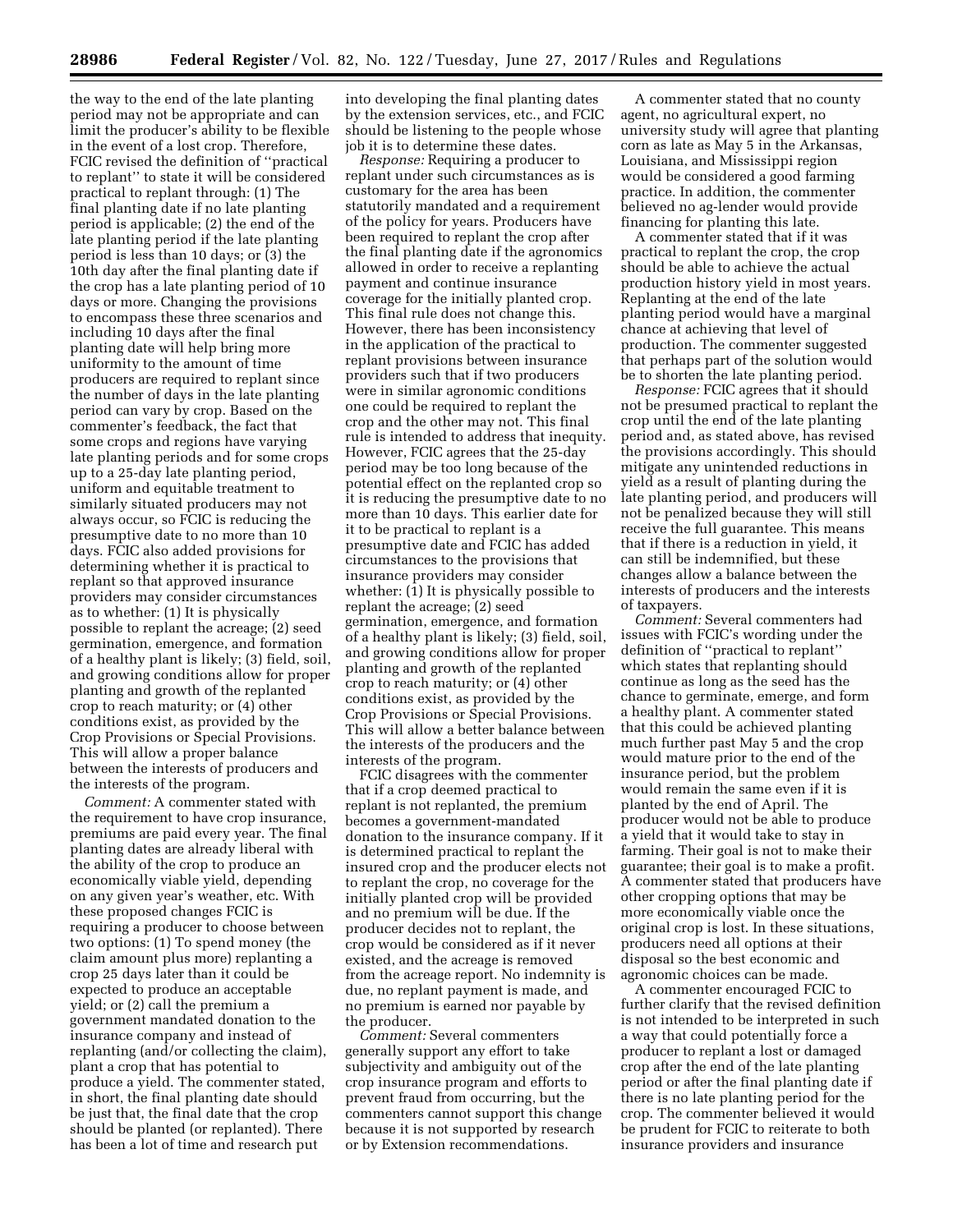agents that the changes made to the definition of ''practical to replant'' is not intended to be interpreted in such a way that a producer could be forced to replant after the end of the applicable late planting period, and further, that even when a crop is lost prior to the end of a late planting period, all applicable circumstances will be considered before a decision on the practicality of replanting the lost acreage is made. The commenter understood that this revised definition is set to become effective for the 2017 reinsurance year, but urged FCIC to consider further revisions to improve the understanding and limit the potential for it to be misinterpreted.

*Response:* FCIC agrees that the definition of ''practical to replant'' requires replanting during the late planting period as long as the seed has the chance to germinate, emerge, and form a healthy plant and may result in the ability to plant the crop even after the late planting period, which could cause confusion. The provisions have been revised so that insurance providers may consider circumstances as to whether: (1) It is physically possible to replant the acreage; (2) seed germination, emergence, and formation of a healthy plant is likely; (3) field, soil, and growing conditions allow for proper planting and growth of the replanted crop to reach maturity; or (4) other conditions exist, as provided by the Crop Provisions or Special Provisions.

Further, while FCIC does not want to hinder producers from maximizing their profits, it must balance this with the taxpayer interest in not paying indemnities when there is a possibility for the crop to reach maturity. FCIC balances the interests of producers with the interests of taxpayers by making a replant payment to offset the costs of replanting and providing for a full guarantee so that if the yield is later reduced, such costs will be indemnified.

*Comment:* A commenter stated that a producer should be required to replant until the crop's final plant date. At that point, if conditions are good and producers are actively planting and replanting, then a producer should go along with what is common in the producer's area. If not, there should be a maximum of a ten-day period from the final plant date before acres can be released and allow the producer to go to another crop. The late planting period should be an option, not a requirement.

A commenter stated that if a specific date needs to be established for ''practical to replant,'' the commenter requested FCIC consider the following revision, ''An insured should be required to plant and replant through the crop's final plant date.'' At that

point, the acres should not be released for an additional ten days. If after ten days an adequate stand has not emerged, the acres should be released and the producer should be able to go to another crop.

*Response:* Defaulting to the final planting date ignores the possible agronomic circumstances that may allow the crop to be planted and reach maturity after this date. However, FCIC is revising the provisions to require replanting no later than 10 days into the late planting period. It is presumed that replanting is practical during this period and the producer will be required to replant, in order to receive a replant payment and continue full insurance coverage for the initially planted crop, unless the insurance provider determines it is not practical to replant. Replant payments are intended to mitigate losses, as stated above, by requiring replanting when agronomic conditions and circumstances exist to produce a crop that can reach maturity. Allowing producers to pick and choose whether to replant may result in unnecessary indemnities and premium rate increases.

*Comment:* A commenter stated that producers need an appropriate degree of situational flexibility when adverse conditions arise particularly during the planting season. The commenter believed FCIC will never achieve complete consistency, as even within a small area two cases can be very different. The commenter believed the current practical to replant standard and processes better accommodate the needs of the producers.

Another commenter stated that to restrict a producer's options at planting time where every minute is critical strikes the commenter as an overly broad fix to a very narrow problem. The commenter suggested that a better solution would be to require that when a producer chooses to plant back to the original crop at any time during the late plant period that this definitively be considered a replant until the late plant period has expired.

*Response:* The problem with the definition of ''practical to replant'' prior to 2017 is that the provisions were inconsistently applied such that with neighboring farms, one producer could be required to replant and the other not, even when agronomic conditions were the same. The final rule with request for comment and this final rule are intended to make the application of the provisions more consistent, while still allowing some flexibility. This is done by creating a presumed practical to replant date, while still allowing insurance providers to consider certain

agronomic factors and circumstances to overcome this presumption. Allowing producers to pick and choose whether to replant may result in unnecessary indemnities and premium rate increases.

*Comment:* Several commenters felt that requiring producers to replant through the end of the late planting period was not sound policy. A commenter stated the University of Arkansas Division of Agriculture Rice Verification Program has demonstrated this fact over the past 30 years on 430 fields across the state. The planting date of rice has a direct impact on yield. The commenter stated that this policy would result in requiring producers to replant even though data suggests their projected yield could be cut by approximately 40 percent, making it very difficult to make a profit on the crop. The Arkansas Rice Production Handbook, published by the University of Arkansas Division of Agriculture, contains recommendations for optimum planting dates as well as recommended absolute cut-offs for rice based upon regions of the state. The commenter stated that optimum cut-off recommendations are May 10 for northern Arkansas, May 15 for central Arkansas, and May 20 for southern Arkansas and the recommended absolute cutoff recommendations are June 5 for northern Arkansas, June 10 for central Arkansas, and June 15 for southern Arkansas. While the recommended absolute cutoff does not mean a successful rice crop cannot be grown outside of that time-frame, success will depend on a myriad of factors unique to each individual farm.

A commenter stated that this proposal would force the planting of crops well beyond the recommended dates supported by research conducted by the LSU AgCenter. Yields are reduced by 38 to 52 percent for five of the major crops produced in Louisiana. The economic consequences of which would be devastating to producers which had already suffered losses from the original crop loss.

Several commenters stated that the changes being proposed are considered extreme by LSU AgCenter scientists that work to develop Best Management Practices for the targeted crops. Based upon the best long-term information generated by LSU AgCenter research and extension scientists, the commenters stated they cannot support recommending that producers re-plant at the latest ''practical to replant'' dates being supported by FCIC. A commenter questioned the origin of these proposed dates and request that FCIC provide science-based information to show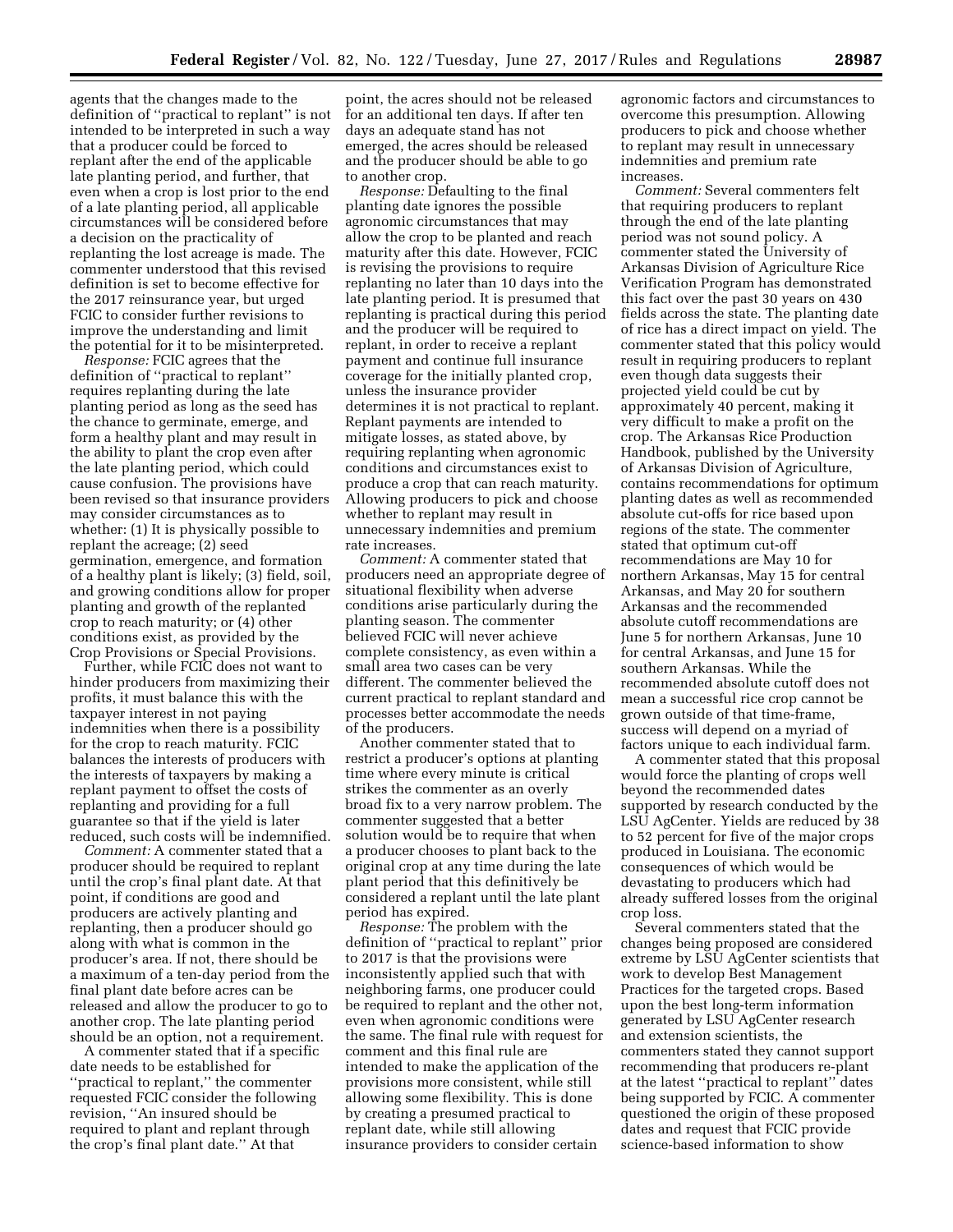Louisiana producers can produce a profitable and sustainable yield if they are required to replant the crops on these late dates. A commenter also stated unfortunately, some of the ''practical replant'' dates detailed in the FCIC notice are even later than the LSU AgCenter have tested in field trials. The commenter stated that in reality, the actual date that a producer is officially released (by program adjuster) to plant alternative crops may not be until ten days after the final planting date of the insured crop which makes these changes even more unreasonable. The LSU AgCenter's optimum and latest planting dates are based upon Best Management Practices, as well as risk aversion for Louisiana's crop production systems. The commenter stated that potential increases in production costs, unfavorable weather conditions for crop development, and harvest risk associated with adverse weather events during the late fall are real factors that must be factored into this decisionmaking process.

A commenter stated the end of the late planting period for corn in Illinois is June 30. Most agronomic experts would not recommend planting corn this late in Illinois but the change in language would, with some exceptions, require it.

Another commenter stated the proposed replant dates are well past the recommended final planting dates as put forth by LSU, the various seed companies, private consultants and anyone else with practical knowledge of best agronomic practices in the state of Louisiana. With the high production costs of these crops today there is less margin for error than ever before and forcing producers to replant as much as three weeks after recommended final planting date is guaranteeing a potentially crippling financial loss on corn and grain sorghum. On rice and cotton it may not be a guaranteed loss but is almost a certainty not just in reduced yield but in increased costs fighting late season disease, insects, irrigation expense and field work due to a late harvest. While soybeans have the best chance of making a profit with the new proposed replant dates of all the crops it would still be an iffy proposition at best. These proposed changes would make buying higher levels of coverage a risky decision for the producer and expose them to even greater levels of uncertainty, which will lead to more difficulty in securing financing which will ultimately lead to further consolidation with only the largest producers benefitting.

Another commenter stated in the midsouth there is a definite cut off period

for corn that is much earlier than the final planting date for late planting (May 5) if a producer wants to make a profitable corn yield in an average weather year. Forcing a producer to plant corn late dooms the producer to a loss and the insurance company to writing a check. If producers need to change crops, allow them to continue to make the switch after the final planting date. The commenter asks that FCIC not make them wait until the final LATE planting date. Producers need to have flexibility to farm the crop that is most likely to produce a full yield in the time period given. Failure to allow that flexibility will cost everyone money. A commenter stated that in light of the unique and unusual conditions that can arise following the failure of the initial crop, the revised definition, in effect, will result in cases where the agronomic realities of planting simply do not align with an assumption the crop will reach physiological maturity. As an example, corn in most of southern Illinois has a final plant date of June 5 followed by a 25-day late planting period. To limit a producer in this situation to the replanting of corn in the last two weeks of June rather than allowing a switch to another crop is not a sound agronomic practice given the low probability of corn reaching maturity before the normal frost date.

A commenter believed that most agronomic experts would not recommend replanting the crop that late, so the producer will be in a position of having to replant a crop at a time that agronomic experts would not recommend. The commenter stated, for instance, the end of the late planting period for corn in Illinois is June 30. Most agronomic experts would not recommend planting corn this late in Illinois. The change in language would, with some exceptions, require it. While this would limit the level of insurance for crops being initially planted later, the crop would still be insurable at the prevented planting level of coverage. On the positive side of the change to the practical to replant language—it would force more consistency in the industry as to when acreage is allowed to be planted to another crop, instead of replanted to the original crop. The producer receives a replant payment and still has the original coverage on the acreage, so there is still coverage on the replanted crop, even if replanted near the end of the late planting period.

*Response:* The final rule with request for comment did not change planting dates or the late planting period. The final rule with request for comment was intended to provide a clear, known deadline for when replanting of the crop

is considered practical, ensuring that the provisions are consistently and equitably implemented across all insurance providers and producers. If the commenter or any interested party is concerned about the dates for specific crops or counties, they should advise the RMA Regional Office. Any interested person may find contact information for the applicable regional office on RMA's Web site at *[http://](http://www.rma.usda.gov/aboutrma/fields/rsos.html) [www.rma.usda.gov/aboutrma/fields/](http://www.rma.usda.gov/aboutrma/fields/rsos.html)  [rsos.html.](http://www.rma.usda.gov/aboutrma/fields/rsos.html)* After considering all the comments, FCIC agrees that requiring replanting throughout the late planting period may not be practical. Therefore, as stated above, FCIC revised the definition of ''practical to replant'' to state it will be considered practical to replant through: (1) The final planting date if no late planting period is applicable; (2) the end of the late planting period if the late planting period is less than 10 days; or (3) the 10th day after the final planting date if the crop has a late planting period of 10 days or more. FCIC believes it is necessary to provide a clear, known deadline for when replanting of the crop is considered to be practical, and while this deadline is presumptive, FCIC is also revising the provisions to allow other agronomic factors and circumstances to be considered when determining whether it is practical to replant to provide needed flexibility as necessary.

*Comment:* A commenter stated they are very much against the new proposal to make a producer continue to replant all the way through the end of the late planting period. The commenter stated that the LSU Ag Department has documented evidence that this would mean an average of a 50 percent yield loss on those acres planted that late. The commenter understood that a producer may still be insured at the full guarantee but that does not really help either the producer or the crop insurance companies. For instance: a producer has a 75 percent coverage policy and a 175 bushel Actual Production History. That means the producer is guaranteed 131 bushels. According to LSU the potential of corn planted that late would be 80 bushels an acre. So that means that the producer would cut their 80 bushels, sell it and then crop insurance would pay the producer for the other 51 bushels. The going market on those bushels right now is \$3.30 and crop insurance is paying \$3.81 per bushel.  $80 \times $3.30 = $264\,51 \times $3.81 = $194$  that comes to \$458 per acre. The cost of production on that acre of corn is \$650 including rent, seed, fertilizer, etc., excluding any profit needed to pay any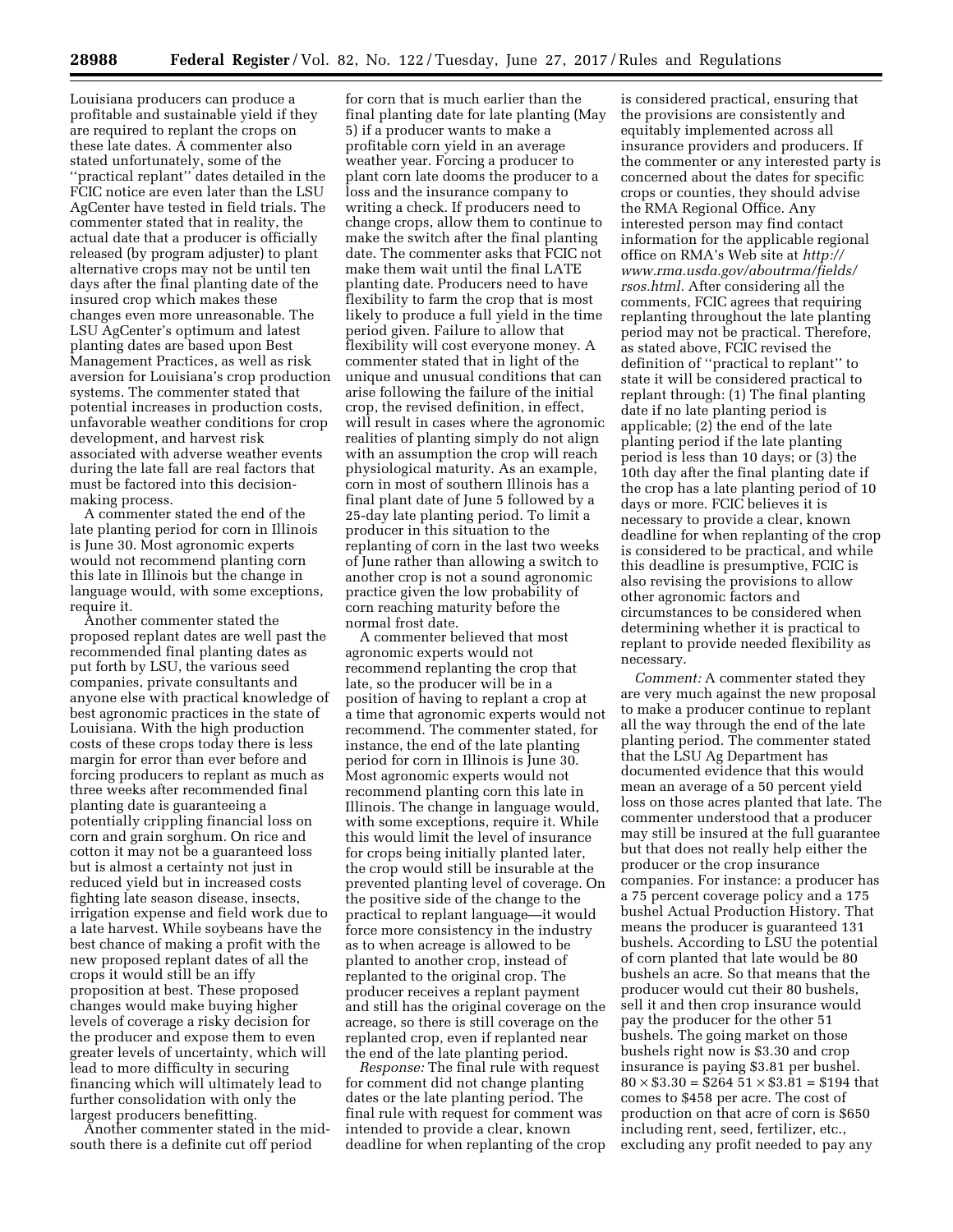living expenses or maintenance on equipment. This is where the producer makes a living. This is not just a hobby for the producer but the producer's livelihood. That means the producer is in the hole \$200 per acre plus what it took for the producer to feed their family, pay equipment notes, pay interest at the bank for the money the producer still owes (1,000 acre average  $product \times $200 = $200,000$  at 6 percent average interest, and many other costs. So the bottom line is the producer has lost money that the producer may never be able to recover from. The insurance company lost by having to pay the producer a \$194 an acre claim. Not to mention the \$30 acre replant claim they paid the producer (which is only about  $\frac{1}{3}$  of the cost to actually replant). The commenter questioned why the insurance provider could not release those acres for the producer to plant another crop such as soybeans or cotton to at least be able to survive. Note that the longer you wait to release those acres the more the yield on the second crop yield is being hurt also. Lastly, the average producer is not looking to collect on an insurance claim. The producer would rather produce a good yielding crop, sell it for a decent price and survive to farm another year.

*Response:* As stated above, FCIC realized that requiring replanting up to the end of the late planting period may place too much of a burden on producers and reduced needed flexibility. Therefore, FCIC is revising the period in which to replant a crop to no more than 10 days and revising the provisions to allow additional agronomic factors and circumstances to be considered by the insurance providers. However, while FCIC understands the commenter's concerns about the economics of producing a crop, when production costs exceed the potential value of the planted crop the Federal crop insurance program is not in a position to consider those costs when determining indemnities. It indemnifies lost production at an established price, in part, using taxpayer dollars. FCIC has a responsibility to those taxpayers to ensure that their dollars are properly spent. Replanting a crop when it is possible for that crop to grow and reach maturity is one way of protecting taxpayer dollars, and helps achieve the balance between the interests of producers and the interests of taxpayers.

With respect to the scenario stated above, the claimed losses are outside of the control of FCIC or the scope of this rule. In the example provided, regardless of whether the producer's original crop failed or produced a full

crop, the producer would have lost money. If the producer produced the guarantee of 131 bushels and sold it for \$3.30, which equals \$432, this is still far below the claimed expenses of \$650. Even if the producer had produced the 175 bushels actual production history yield, the producer would only have received \$577.50.

*Comment:* Several commenters believed that a practical to replant determination is best made by the producer and the adjuster on the farm, and that a one size fits all approach could seriously jeopardize a producer's chances of profitability as margins are already tight in a replant situation. A commenter stated that even though the interim rule's revised definition allows for an exception to the standard date if ''there is no chance of seed germination, emergence, and formation of a healthy plant,'' this language raises the question of how such an important and timesensitive determination will account for different conditions, including soil types and the varying impact of rainfall on farms just miles apart. Because of the significant differences between crops, final plant dates and late planting periods, a thorough assessment by the adjuster for the insurance provider along with the producer's input and experience are a more sensible match for the replant decision than an acrossthe-board application of a standard date.

A commenter stated that when the final plant date has been reached and during the late planting period, allow and encourage the producer and adjuster in consultation to make a determination and decision; based upon the conditions in the field and area as to when each field is no longer ''practical to replant.'' By doing so this would enable the producer to fail the first crop and plant to a second different crop, while practical to expect a second crop can reach yield potential and maturity. If the producer should choose to plant back to the original crop, it would be considered a replanted crop.

A commenter stated that the producer and the adjuster have been looked to as the best judge of whether it was practical to replant that crop. Under this definitional change, however, the practical experience and judgment of the producer and the adjuster, which is specifically focused upon that farm, that area, and the unique conditions, would be replaced with a uniform date. Thus, the change effectively declares that it is always practical to replant, not just through the final plant date for the crop but through the late planting period as well. This is not a practical standard given the various adverse situations that trigger replant provisions. Even if the

final plant dates and late planting periods were all perfect and consistent across all regions, which they are not, the commenter still strongly believed the producer and adjuster are best suited to make this judgment.

A commenter stated that removing the human and weather elements from the decision-making within this definition and rule would prove detrimental. The decisions should definitively combine both factors. They are not independent of what is decided; only after planting potential has been examined can an accurate determination be made. The word ''practical'' is at the heart of this issue, even included in the definition; therefore practicality and flexibility become the points of action.

A few commenters stated they have serious concerns about proposed changes to the ''practical to replant'' definition contained in the interim rule. Beyond the proposed changes, producers were given an inadequate window of time to respond to the changes overlapping the state's harvest period and currently managing disastrous flooding conditions. The commenter stated that in the Southern U.S., where rice is grown, planting windows and options tend to be longer and more diverse. Important replant provisions of the various crop insurance policies only come into play when a first attempt at planting is ruined in whole or in part. In such an adverse situation, the commenters would maintain the producer needs all options at their disposal. The planting dates and windows of Federal crop insurance, while necessary, cannot reflect the best and most practical options for each farm. The commenters believed this determination is best made by the producer and the adjuster on the farm.

A commenter stated that in many cases, if a first crop is washed or flooded out, but the water recedes and the producer has the ability to plant again, planting the same first crop would not be the ideal financial or agronomic decision even if it is still an insurable possibility by the USDA Risk Management Agency dates. To handcuff the producer in these situations where they can only go back to the original crop through the late planting period seems unreasonable. Again, the commenter thinks the current rules, which show deference to the producer and the adjuster to make the best determination for that farm in that situation in that adverse year, is the better model.

The commenters are very concerned about advancing integrity of Federal crop insurance, and the commenters know that clear rules need to be made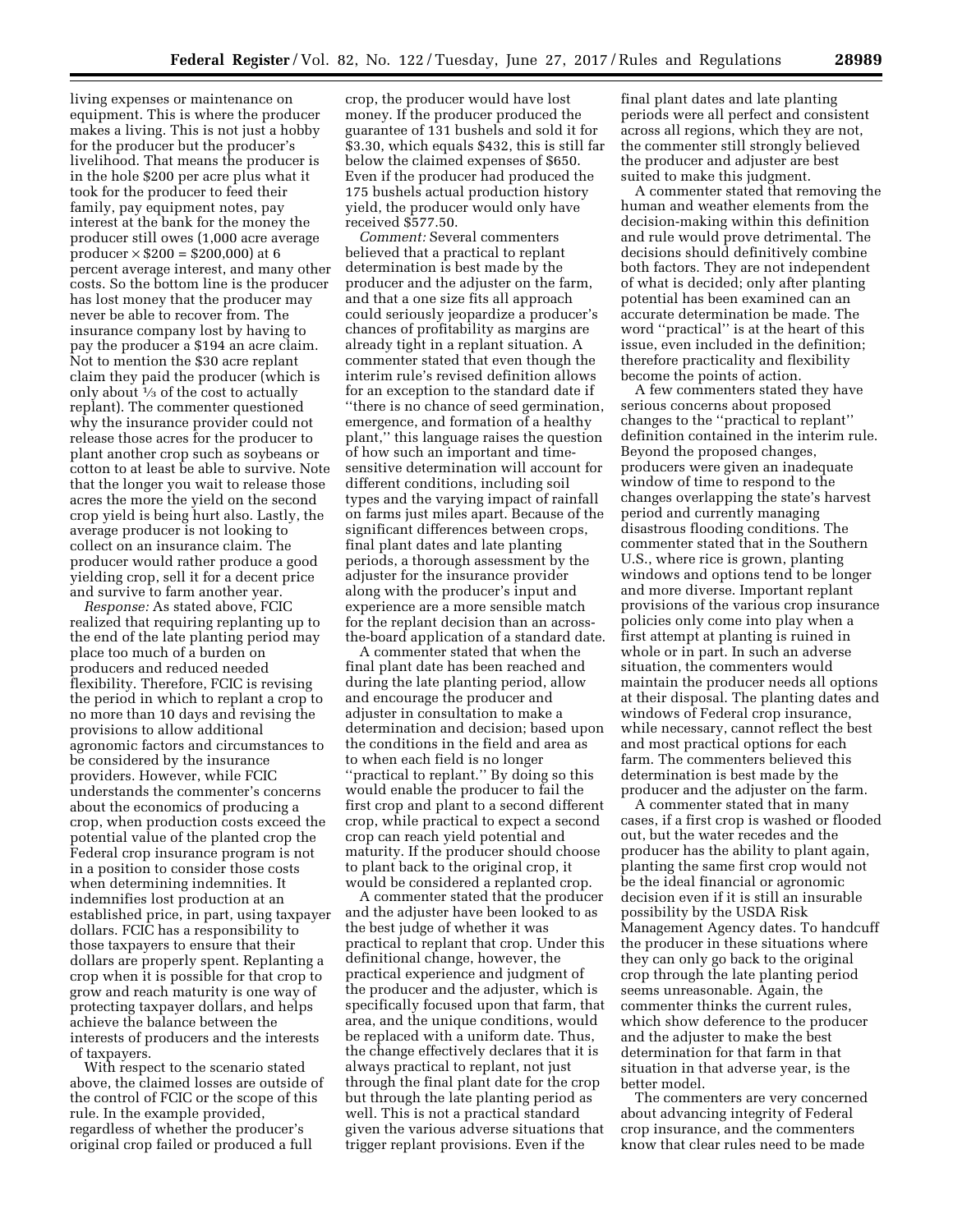and enforced. But every farm is unique and the situation on each farm is unique each year, so the rules have to be balanced against an adequate flexibility that allows the producers to do their work the best they know how. The commenters noted their support for other rules like the first crop, second crop limitations that protect the integrity of the program while affording the producer flexibility to make the best productive use of the land in any given year.

*Response:* One of the fundamental principles of the crop insurance program is that all producers be treated fairly and equitably. FCIC also believes that producers working with their loss adjuster can make or reach the best decisions for addressing crop loss on the farm, but to do so requires clear rules and understanding. FCIC realizes that requiring replanting until the end of the late planting period may be too burdensome and has revised the provisions to reduce the presumptive time to replant to not more than 10 days. In addition, when determining whether it is practical to replant approved insurance providers may consider circumstances as to whether: (1) It is physically possible to replant the acreage; (2) seed germination, emergence, and formation of a healthy plant is likely; (3) field, soil, and growing conditions allow for proper planting and growth of the replanted crop to reach maturity; or (4) other conditions exist, as provided by the Crop Provisions or Special Provisions. This will allow decisions to be more tailored to actual agronomic conditions and circumstances for determining whether it is practical to replant. However, as stated above, the goal of replanting is to mitigate losses in those situations where it is still possible to produce a crop that can reach maturity. To effectuate this goal and balance the interests of producers and taxpayers, FCIC provides for a replant payment and allows a full guarantee on the replanted acres, so that if there is any future reduction in yield the producer will be indemnified.

*Comment:* A commenter stated if there was a change to be made to the ''practical to replant'' definition in the policy it should have been to shorten the number of days that a producer has to replant his crops after the final plant date. The definition should not require a producer to replant all the way to the end.

*Response:* FCIC agrees with the commenter. FCIC is changing the definition of ''practical to replant'' to state it will be considered practical to replant through: (1) The final planting

date if no late planting period is applicable; (2) the end of the late planting period if the late planting period is less than 10 days; or (3) the 10th day after the final planting date if the crop has a late planting period of 10 days or more.

*Comment:* A commenter stated there are other unintended consequences that the commenter asked FCIC to consider as well. If a producer follows all guidelines of the proposed process and plants an alternative crop after the proposed latest ''practical to replant'' date for the initial insured crop, they will in most cases be planting the alternative crops after optimum dates and potentially suffer economic losses as well. In addition, the resulting figures for rice, soybeans, corn, cotton, and grain sorghum are considered to be very conservative estimates that do not include the additional production input costs associated with late-planting of these Louisiana crops. The commenter stated that crop insurance should remain a tool to support producers when unforeseen covered events adversely affect their crops. These proposed changes have the potential to drastically affect Louisiana agriculture and create insecurity among the commenter's producers and which the commenter hopes is certainly not the intended outcome.

*Response:* FCIC is changing the definition of ''practical to replant'' to reduce the number of days it is presumed to be practical to replant. Further, other agronomic factors and circumstances can be considered when determining whether it is practical to replant. These changes should create more stability, flexibility, and security.

*Comment:* A commenter stated that consistency and common understanding of the rule from producer to insurance provider needs to be achieved. If enacted as written, this rule becomes inconsistent with declaration of prevent plant by the producer; which can and is allowed to occur after the final plant date. It becomes the producer's declaration and decision per the assessment of agronomic conditions, weather and human assessment, soil conditions, viability to reach a desired result of the planted crop. It is counter intuitive to require the producer to replant following a peril that destroys their first crop based upon the calendar date, rather than taking into consideration the factors on each farm. Only with ''boots on the ground'' assessing crop maturity, availability of product, plant vigor, weather and field conditions can good farming, and program integrity decisions be made. Because of the variability experienced

by each producer's situation, the geographies that they work within and the unknown weather conditions that can arise at any time, there is no one blanket date that would fit all farms. Creating a definition that allows for these variables will enable consistency, understanding and optimum risk management for producers, insurance providers, and taxpayers.

*Response:* As stated in the final rule with request for comment, the previous provisions, as written, regarding ''practical to replant'' can lead to different insurance providers reaching differing determinations as to whether it is practical to replant in the same area. Therefore, it is important to provide a clear, known presumptive deadline for when replanting of the crop is considered to be practical. Further, as stated above, prevented planting and practical to replant are two different provisions, with different purposes, that provide different coverage. Prevented planting coverage only covers the expected costs incurred at the time the crop was prevented from planting, which is determined by a percentage of the guarantee. It does not indemnify for the crop loss. When a crop fails and the issue is whether to replant, the failed crop could receive an indemnity based on the lost production if it is determined not to be practical to replant. However, the requirement to replant is intended to mitigate these losses when agronomic conditions and circumstances are such that the crop could be expected to grow and reach maturity. In prevented planting situations, insurance providers look at whether it was possible to plant before the final planting date. In practical to replant situations, the determination is made by the insurance provider after considering the agronomics and the circumstances for the area as to whether it is customary to replant the crop. However, FCIC agrees that one size does not fit all and has revised the provisions to shorten the period for practical to replant and has added provisions allowing for consideration of additional circumstances in determining the practicality of replanting.

*Comment:* A commenter stated aflatoxin is a horrible disease in grain crops. This, as well as other diseases and risks such as hurricane and intense heat and drought would be greatly enhanced by requiring a producer to replant through the end of the late planting period.

Another commenter stated getting the product that will produce the highest yield on a specific soil type, disease environment, is extremely important to the final yield outcome. At the end of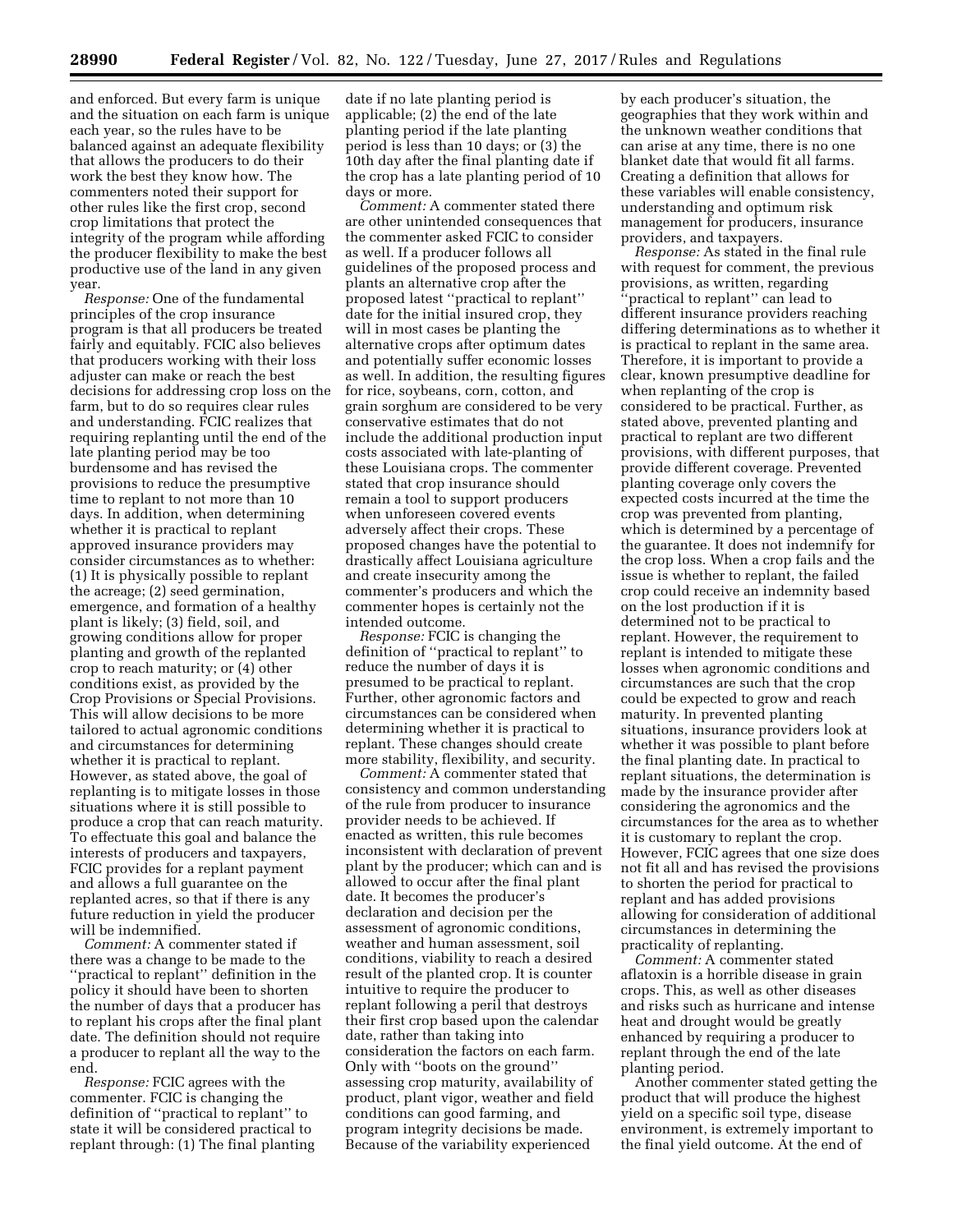the season in the last couple years, the most desired products are sold out, due to seed companies limiting piles of unused units that must be written off at a loss. So, the producer is now forced to use a third or fourth choice corn or soybean product that offers less inherent yield potential for this geography and possibly higher risk of disease infestation and yield loss.

*Response:* FCIC understands the commenter's concern regarding increasing risks by requiring the producer to replant through the end of the late planting period. FCIC has revised the provisions to reduce the presumptive time to replant to no more than 10 days and allowing for consideration of additional agronomic factors and circumstances to be considered in the determination of practical to replant. These changes provide a better balance of the interests of producers with those of the taxpayer, whose interests are in paying losses when it is not possible to replant a crop that would grow and reach maturity. Further, since the guarantee is not reduced as a result of planting during the late planting period, any such losses would be fully indemnified.

With respect to the availability of seed and other inputs, the previous definition of ''practical to replant'' stated it will be considered to be practical to replant regardless of availability of seed or plants, or the input costs necessary to produce the insured crop such as those that would be incurred for seed or plants, irrigation water, etc. FCIC inadvertently omitted this sentence from the final rule with request for comments. Therefore, FCIC has modified the definition of ''practical to replant'' to add that it will be considered practical to replant regardless of the availability of seed or plants, or the input costs necessary to produce the insured crop such as seed or plants, irrigation water, etc. Since the Act only authorizes coverage due to drought, flood or other natural disaster, things such as seed availability, plants or input costs cannot be a consideration when determining whether or not it is practical to replant the crop.

## *Double Cropping*

*Comment:* A commenter had some concerns that the wording in the 2017 Common Crop Insurance Policy Basic Provisions (Basic Provisions) under section 15(h) could lead to misunderstandings and differing interpretations. For example, section 15(h)(5)(i) allows for when a historical double cropping percentage could be used for situations where a producer acquires additional acreage. Section

15(h)(5)(i) implies the double crop percentage would be applied to the total acreage now in the producer's operation. However, the example under section 15(h)(5)(i)(D) says to apply the double crop percentage to both the current year first insured crop acreage and the current year second crop acreage. It is unclear as to which set of determined acreage is ultimately used as the limiting factor when total acreage in the producer's operation as well as first insured crop acres and second crop acres are all multiplied by the determined percentage.

*Response:* FCIC agrees with the commenter and has changed the language to remove the reference to second crop acreage.

*Comment:* A commenter questioned if the revised language in section 15(h)(5) of the Basic Provisions only applies to policies with added land or if it includes situations in which there is no added land but the number of double cropping acres have increased through different crop rotations. The commenter assumed based on the language included as a part of the final rule the intent of this new language addresses both added land and other situations where there is no added land but the number of double cropping acres have been increasing. If this is indeed the intent, the commenter recommended that FCIC consider changing or adding to the language in 15(h)(5)(i) that indicates ''. . . if you acquired additional acreage, you may apply the percentage of acre . . .'' which implies that this computation only applies when additional acreage has been acquired.

*Response:* The phrase ''acquired additional acreage'' in section 15(h)(5) of the Basic Provisions is intended to apply to a net acquisition of acreage. For example, if a producer loses 50 acres of land and gains 20 acres, the double cropping multiplier would not apply because the total acreage in the producer's operation is not greater than in previous years. Another example would be if a producer loses 50 acres of land and gains 60 acres, the double cropping multiplier would apply because the total acreage in the farming operation is 10 net acres greater than in previous years. FCIC has revised the language accordingly.

*Comment:* A commenter questioned whether or not the computations from this new section are meant to apply in the situation where the first insured crop is planted and the second crop is prevented from being planted (also does not specifically address where the first insured crop is planted and the second crop is planted). The commenter did not see any language addressing this

situation but assumed that FCIC would calculate double cropping history acres in the same manner. This was addressed in the previous Basic Provisions by the language in section 15(i) as follows (language addresses both planted and prevented planting acreage of both the first and second crop that are double cropped):

(i) The receipt of a full indemnity or prevented planting payment on both crops that are double cropped is limited to the number of acres for which you can demonstrate you have double cropped or that have been historically double cropped as specified in section  $15(h)$ .

The commenters assumption is that the computations laid out in section 15(h)(5) of the Basic Provisions is intended to encompass both situations. However, since the language is no longer included as a part of the lead in to the calculation, FCIC may want to consider adding this language back in so that it is clear this calculation is intended to cover both of these situations (section 15(h) does address a full indemnity or a full prevented planting payment for a first insured crop when a second crop is planted). At the very least, the Prevented Planting Loss Adjustment Standards Handbook will need to make sure and include additional instructions for computing double crop acres for these situations.

*Response:* FCIC thanks the commenter for their comments. Section 15(h)(5)(i) is intended to apply to situations where the first insured crop is planted and incurs an insurable loss or the first insured crop is prevented from planting and a second crop is planted. Section  $17(f)(5)$  is the applicable section when a first insured crop is planted and the second crop is prevented from planting. FCIC has revised the language in section 15 accordingly.

*Comment:* A commenter stated the change to double crop history seems to be a positive move, using a producer's history of double cropping to aid in calculating the use of newly added land. If a producer has a history of double cropping every year, it is highly likely that a percentage of the added land would be double cropped also. The change to the double crop language will add more complexity to the calculation. Before, it was simple—what you had is what you got.

*Response:* FCIC thanks the commenter and appreciates their input.

*Comment:* A commenter suggested revising  $15(h)(5)(i)(B)$  to state ". . . (In the example above, 50 divided by 100 equals 50 percent of the first insured crop acres *that* were double cropped in 2015, and 70 divided by 100 equals 70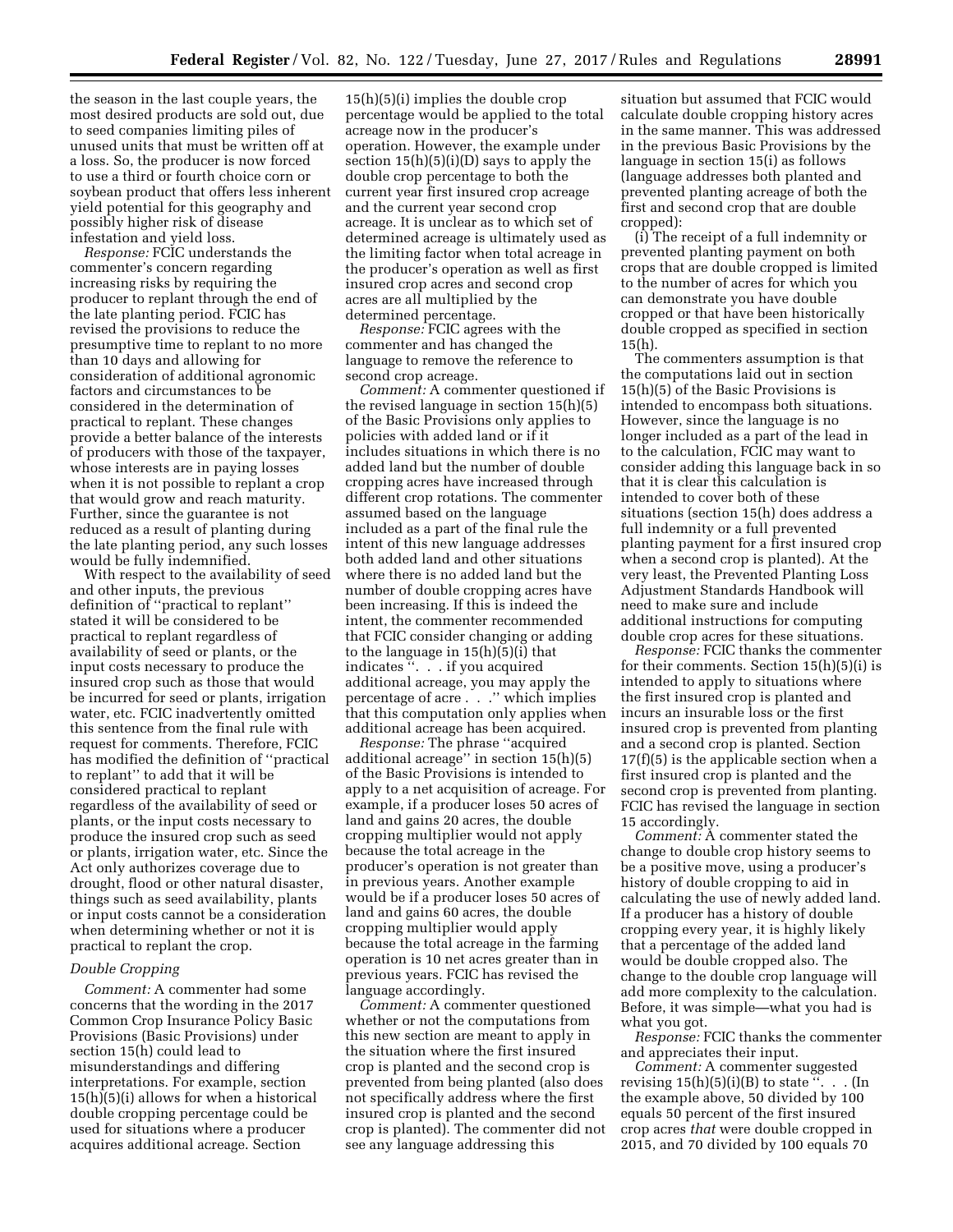percent *that* were double cropped in 2016)''.

*Response:* FCIC agrees and has made changes accordingly.

# **Executive Orders 12866, 13563, and 13771**

Executive Order 12866, ''Regulatory Planning and Review,'' and Executive Order 13563, ''Improving Regulation and Regulatory Review,'' direct agencies to assess all costs and benefits of available regulatory alternatives and, if regulation is necessary, to select regulatory approaches that maximize net benefits (including potential economic, environmental, public health and safety effects, distributive impacts, and equity). Executive Order 13563 emphasized the importance of quantifying both costs and benefits, of reducing costs, of harmonizing rules, and of promoting flexibility. The Office of Management and Budget (OMB) designated this rule as not significant under Executive Order 12866, ''Regulatory Planning and Review,'' and therefore, OMB has not reviewed this rule. The rule is not subject to Executive Order 13771, ''Reducing Regulation and Controlling Regulatory Costs.''

## **Paperwork Reduction Act of 1995**

Pursuant to the provisions of the Paperwork Reduction Act of 1995 (44 U.S.C. chapter 35), the collections of information in this rule have been approved by OMB under control numbers 0563–0053.

#### **E-Government Act Compliance**

FCIC is committed to complying with the E-Government Act of 2002, to promote the use of the Internet and other information technologies to provide increased opportunities for citizen access to Government information and services, and for other purposes.

# **Unfunded Mandates Reform Act of 1995**

Title II of the Unfunded Mandates Reform Act of 1995 (UMRA) establishes requirements for Federal agencies to assess the effects of their regulatory actions on State, local, and tribal governments and the private sector. This rule contains no Federal mandates (under the regulatory provisions of title II of the UMRA) for State, local, and tribal governments or the private sector. Therefore, this rule is not subject to the requirements of sections 202 and 205 of UMRA.

## **Executive Order 13132**

It has been determined under section 1(a) of Executive Order 13132,

Federalism, that this rule does not have sufficient implications to warrant consultation with the States. The provisions contained in this rule will not have a substantial direct effect on States, or on the relationship between the national government and the States, or on the distribution of power and responsibilities among the various levels of government.

#### **Executive Order 13175**

This rule has been reviewed in accordance with the requirements of Executive Order 13175, ''Consultation and Coordination with Indian Tribal Governments.'' Executive Order 13175 requires Federal agencies to consult and coordinate with tribes on a governmentto-government basis on policies that have tribal implications, including regulations, legislative comments or proposed legislation, and other policy statements or actions that have substantial direct effects on one or more Indian tribes, on the relationship between the Federal Government and Indian tribes or on the distribution of power and responsibilities between the Federal Government and Indian tribes.

The Federal Crop Insurance Corporation has assessed the impact of this rule on Indian tribes and determined that this rule does not, to our knowledge, have tribal implications that require tribal consultation under E.O. 13175. If a Tribe requests consultation, the Federal Crop Insurance Corporation will work with the Office of Tribal Relations to ensure meaningful consultation is provided where changes, additions and modifications identified herein are not expressly mandated by Congress.

#### **Regulatory Flexibility Act**

FCIC certifies that this regulation will not have a significant economic impact on a substantial number of small entities. Program requirements for the Federal crop insurance program are the same for all producers regardless of the size of their farming operation. For instance, all producers are required to submit an application and acreage report to establish their insurance guarantees and compute premium amounts, and all producers are required to submit a notice of loss and production information to determine the amount of an indemnity payment in the event of an insured cause of crop loss. Whether a producer has 10 acres or 1000 acres, there is no difference in the kind of information collected. To ensure crop insurance is available to small entities, the Federal Crop Insurance Act (Act) authorizes FCIC to waive collection of administrative fees from

beginning farmers or ranchers and limited resource farmers. FCIC believes this waiver helps to ensure that small entities are given the same opportunities as large entities to manage their risks through the use of Federal crop insurance. A Regulatory Flexibility Analysis has not been prepared since this regulation does not have an impact on small entities, and, therefore, this regulation is exempt from the provisions of the Regulatory Flexibility Act (5 U.S.C. 605).

# **Federal Assistance Program**

This program is listed in the Catalog of Federal Domestic Assistance under No. 10.450.

# **Executive Order 12372**

This program is not subject to the provisions of Executive Order 12372, which require intergovernmental consultation with State and local officials. See the Notice related to 7 CFR part 3015, subpart V, published at 48 FR 29115, June 24, 1983.

## **Executive Order 12988**

This rule has been reviewed in accordance with Executive Order 12988 on civil justice reform. The provisions of this rule will not have a retroactive effect. The provisions of this rule will preempt State and local laws to the extent such State and local laws are inconsistent herewith. With respect to any direct action taken by FCIC or to require the insurance provider to take specific action under the terms of the crop insurance policy, the administrative appeal provisions published at 7 CFR part 11 must be exhausted before any action against FCIC for judicial review may be brought.

#### **Environmental Evaluation**

This action is not expected to have a significant economic impact on the quality of the human environment, health, or safety. Therefore, neither an Environmental Assessment nor an Environmental Impact Statement is needed.

## **List of Subjects in 7 CFR Part 457**

Crop insurance, Reporting and recordkeeping requirements. Final Rule.

Accordingly, as set forth in the preamble, the Federal Crop Insurance Corporation amends 7 CFR part 457 as follows:

# **PART 457—COMMON CROP INSURANCE REGULATIONS**

■ 1. The authority citation for part 457 continues to read as follows:

**Authority:** 7 U.S.C. 1506(l) and 1506(o).